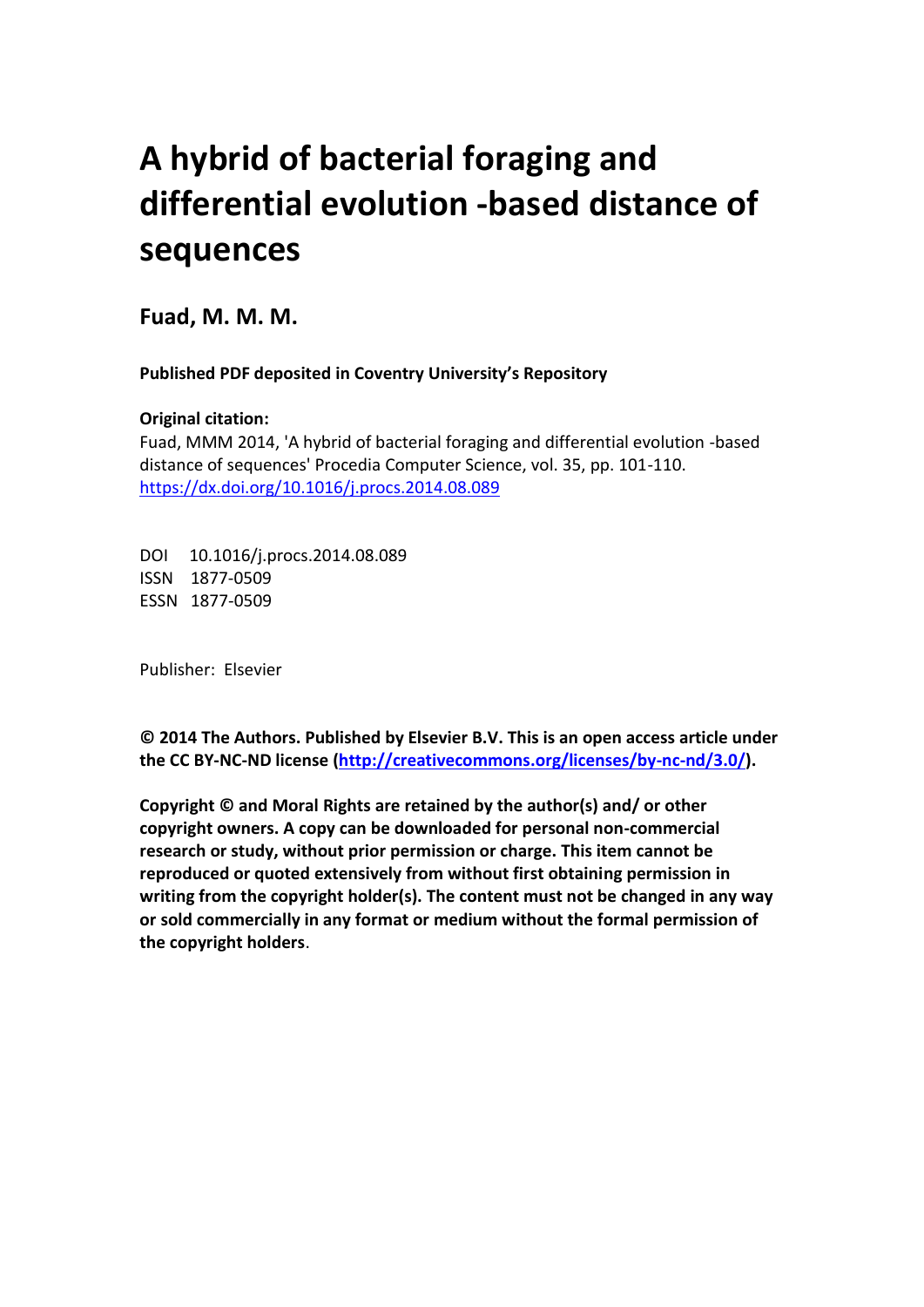



Available online at www.sciencedirect.com





Procedia Computer Science 35 (2014) 101 - 110

#### 18<sup>th</sup> International Conference on Knowledge-Based and Intelligent Information & Engineering Systems - KES2014

# distance of sequences<br>Muhammad Marwan Muhammad Fuad\* A hybrid of bacterial foraging and differential evolution -based

 *The University of Tromsø - The Arctic University of Norway, NO-9037 Tromsø, Norway* 

#### **Abstract**

 In a previous work we presented a new distance that we called the sigma gram distance, which is used to compute the gram distance, can yield better results than those obtained by applying artificial bee colony. This superiority in performance similarity between two sequences. This distance is based on parameters which we computed through an optimization process that used the artificial bee colony; a bio-inspired optimization algorithm. In this paper we show how a hybrid of two optimization algorithms; bacterial foraging and differential evolution, when used to compute the parameters of the sigma is validated through experiments on the same data sets to which artificial bee colony, on the same optimization problem, was tested.

© 2014 The Authors. Published by Elsevier B.V. © 2014 The Authors. Published by Elsevier B.V. This is an open access article under the CC BY-NC-ND license (http://creativecommons.org/licenses/by-nc-nd/3.0/). Peer-review under responsibility of KES International.

*Kewwords:* Bacterial Foraging, Differential Evolution, Sigma Gram Distance.

#### **1. Introduction**

 Similarity search is an important problem in computer science. This problem has several applications in many domains such as text, video and image retrieval, pattern recognition, bioinformatics, web search, fingerprint databases, and many others. The similarity search problem involves a collection of data objects *D*  and a given query *q*. The task of this problem is to retrieve the data objects in *D* which are "close" to *q* 

 \* Corresponding author. Tel.: +47 77 64 64 73. *E-mail address:* marwan.fuad@uit.no.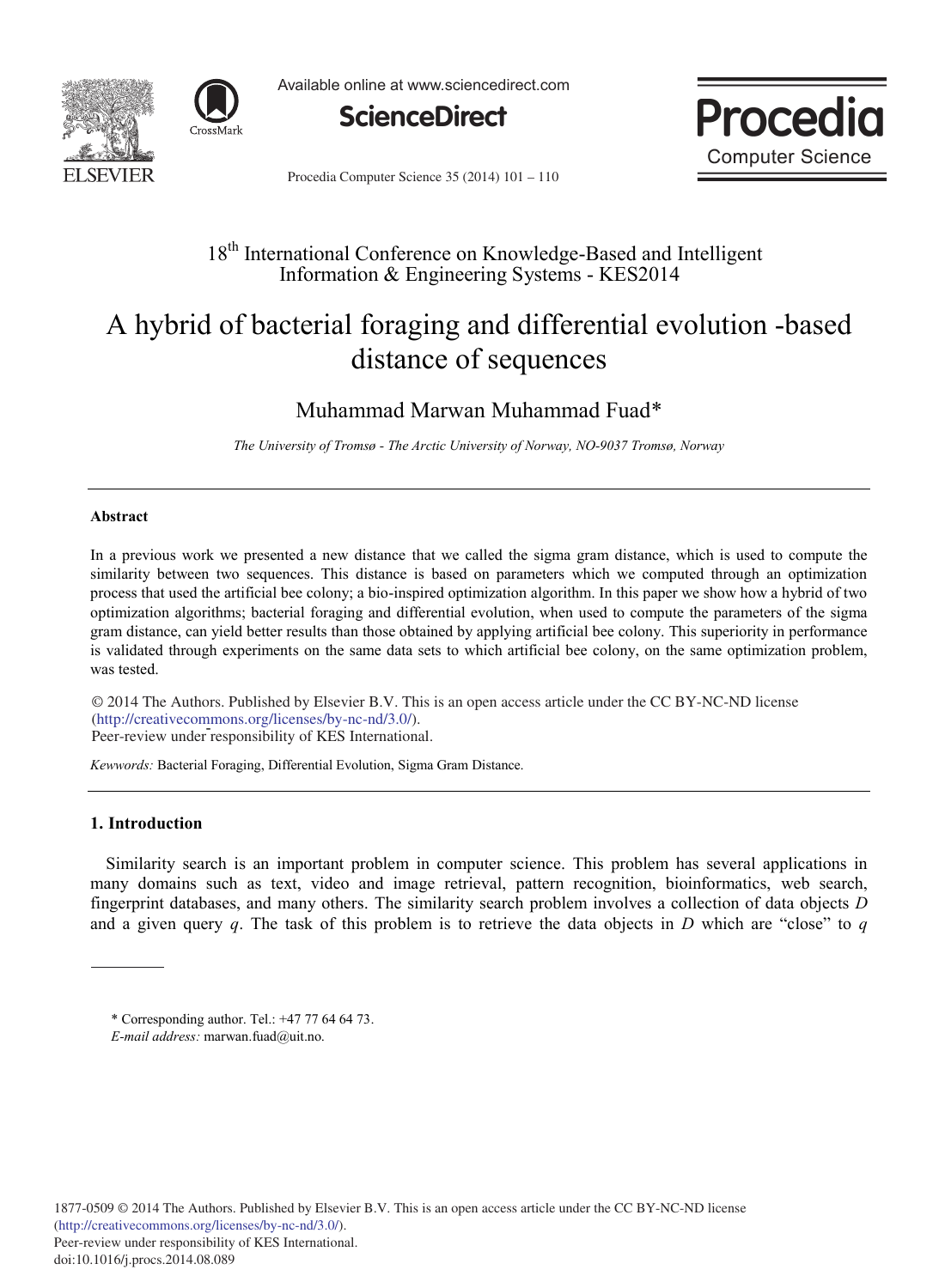according to some semantics of closeness. This closeness or similarity between two data objects is measured using a *similarity measure* or when satisfying certain axioms it is usually called a *distance metric*. The metric model of handling the similarity search problem has been widely used with different data types.

Time series data is one of the data types to which the metric model is frequently (but not always) applied to handle different tasks such as classification and clustering.

Time series are high-dimensional data, so there are different techniques to reduce their dimensionality, among these techniques symbolic methods have attracted particular attention.

 number of delete, insert, and change operations needed to transform string *S* into string *T* . However, this The main distance used to compare two strings is the *Edit Distance* (ED)<sup>1</sup> which is defined as the minimum distance has its limitations because it considers local similarity only.

 In 2 we presented a new distance metric, the *Sigma Gram* distance (SG) that is applied to sequences. SG uses parameters which we computed using an optimization algorithm called *Artificial Bee Colony* (ABC).

 *Bio-inspired*, also called *nature-inspired*, optimization is a rapidly growing domain of research, and new algorithms emerge constantly. Yet these algorithms may have their own shortcomings in certain optimization problems. One of the new techniques that have been successfully used to overcome these drawbacks of optimization algorithms is to couple two optimizers to produce a hybrid one that has the advantages of each of the optimizers.

 In this paper we use a hybrid of two bio-inspired optimization algorithms to compute the parameters of SG and we show how the hybrid algorithm outperforms the aforementioned ABC algorithm.

 The rest of this paper is organized as follows: Section 2 presents related work. The hybrid algorithm is introduced in Section 3, and the comparison with ABC is conducted in Section 4. We conclude this paper in Section 5.

#### **2. Related work**

 *Strings*, also called *sequences* or *words*, are a way of representing data. This data type exists in many fields which correspond to the four bases: adenine (A), cytosine (C), guanine (G) and thymine (T). This can be corresponds to the 20 amino acids. The edit distance  $1$  is the main distance that is applied to compute the similarity between two strings. It is defined as the minimum number of delete, insert, and substitute operations of computer science such as molecular biology where DNA sequences are represented using four nucleotides expressed as a 4-symbol alphabet. Protein sequences can also be represented using a 20-symbol alphabet which needed to transform one sequence *S* into another sequence *T*.

In a previous work  $2$  we presented an extension of the edit distance, which is based on the sum of *n*-grams. The proposed distance SG is defined as follows:

Let  $\Sigma$  be a finite alphabet, and let  $\Sigma^*$  be the set of strings on  $\Sigma$  = Given *n*, Let  $f_a^{(S)}$  be the frequency of the *n*-

*gram*  $a_n$  in *S*, and  $f_{a_n}^{(T)}$  be the frequency of the *n-gram*  $a_n$  in *T*, where *S*, *T* are two strings in  $\sum^*$ . Let **N** be the set of integers, and  $\mathbb{N}^+$  the set of positive integers.

Let  $g : \mathbf{N}^{\dagger} \times \Sigma^{\ast} \to \mathbf{N}$ 

 $g(n, S) = n$  if  $1 \le n \le S$  $g(n, S) = |S| + 1$  if  $|S| < \pi$ 

Then SG is defined as: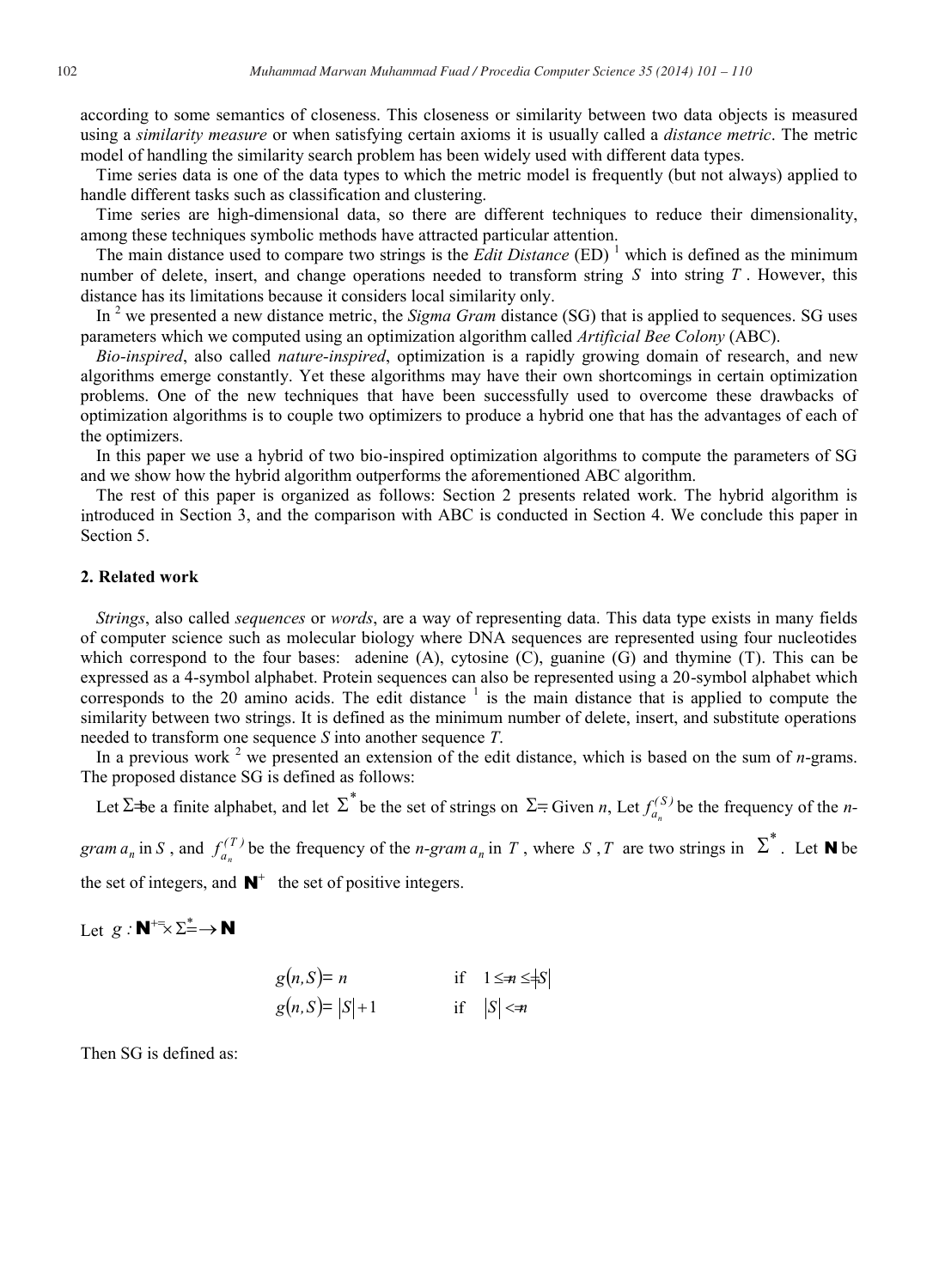$$
SG(S,T) = \sum_{n=1}^{\max(|S|,|T|)} \lambda_n \left[ \underline{S}|+|T|-g(n,S)-g(n,T)+2=2 \cdot \sum_{a_n \in \Sigma^n} \min(f_{a_n}^{(S)}, \overline{f}_{a_n}^{(T)}) \right] = \sum_{n=1}^{\min(\sum_{n=1}^{\infty} \sum_{n=1}^{\infty} \lambda_n)} (1)
$$

where  $|S|$ ,  $|T|$  are the lengths of the two strings *S*, *T* respectively, and where  $\lambda_n \in \mathbf{R}^+ \cup \{0\}$ .

Determining the value of the parameters  $\lambda_n$  is not a trivial task. In <sup>2</sup> the value of  $\lambda_n$  was calculated as the output of an optimization problem. The optimization algorithm we used was artificial bee colony (ABC)<sup>3</sup>, which is a bio-inspired optimization algorithm based on the foraging behavior of bees. In ABC each food source represents a potential solution of the optimization problem and the quality of the food represents the value of the objective function to be optimized. The control parameters of ABC are the population size (the number of food sources) *pop\_size* , the number of cycles *nr\_cycles* , and the number of trials of a certain food source *max\_nr*.

#### **3. A Synergy of Bacterial Foraging and Differential Evolution**

 Different optimization algorithms have different qualities. The principle of hybridization is to benefit from of the strengths of the two methods. In this paper we are concerned with the hybridization of two optimization algorithms; *Differential Evolution* (DE) and *Bacterial Foraging* (BF). this fact by combining two optimization algorithms to obtain a new optimization algorithm that takes advantage

#### *3.1. Differential evolution*

 Differential Evolution (DE) is a bio-inspired optimization algorithm based on the principles of genetics and natural selection. DE is one the most powerful stochastic optimization algorithms for continuous parameters<sup>4</sup>. DE has the same elements as a standard evolutionary algorithm; i.e. a population of individuals, selection according to fitness, crossover, and random mutation. DE creates an environment in which a population of individuals, representing solutions to a particular problem, is allowed to evolve under certain rules towards a state that minimizes the value of a function which is usually called the *fitness function*.

 As with other evolutionary algorithms, the first step of DE is defining the problem variables and the fitness variables produces a certain value of the fitness function and the objective of DE is to find the configuration function. The range of the variable values can be constrained or unconstrained. A particular configuration of that gives the optimal value of the fitness function.

 DE has many variations, but in the following we present the classical DE. DE starts with a collection of added to the third; i.e.  $D$   $V_{r1}$  +  $F(V_{r2} - V_{r3})$ . *F* is called the *mutation factor* or the *differentiation constant* and it is one of the *control parameters* of DE. *F* is usually chosen from the interval  $[0,1]$ . randomly chosen individuals constituting a population whose size is *pop size*. Each of these solutions is a vector of *p* dimensions and it represents a possible solution to the optimization problem. The fitness function of random from the population. The *donor vector*  $\vec{D}$  is formed as a weighted difference of two of  $\vec{V}_{r1}$ ,  $\vec{V}_{r2}$ ,  $\vec{V}_{r3}$ , *The material is computed in the attention*  $\overline{C}_P$  for the *materiality*  $\overline{C}_{r1}$ ,  $\overline{V}_{r2}$ ,  $\overline{V}_{r3}$ , and different from  $\overline{T}_i$ , are chosen at *r*<sup>2</sup> , are chosen at each individual is computed. In the next step for each individual of the population, which we call the *target* 

according to different schemes. In the following we present the crossover scheme presented in  $<sup>5</sup>$  which we</sup> least one of the dimensions will be changed. Then the trial vector  $\vec{R}$  is formed as follows: The *trial vector*  $\overline{R}$  is formed from elements of the target vector  $T_i$  and elements of the donor vector  $\overline{D}$ adopt in this paper; an integer *Rnd* is randomly chosen among the dimensions  $[I, p]$ . This guarantees that at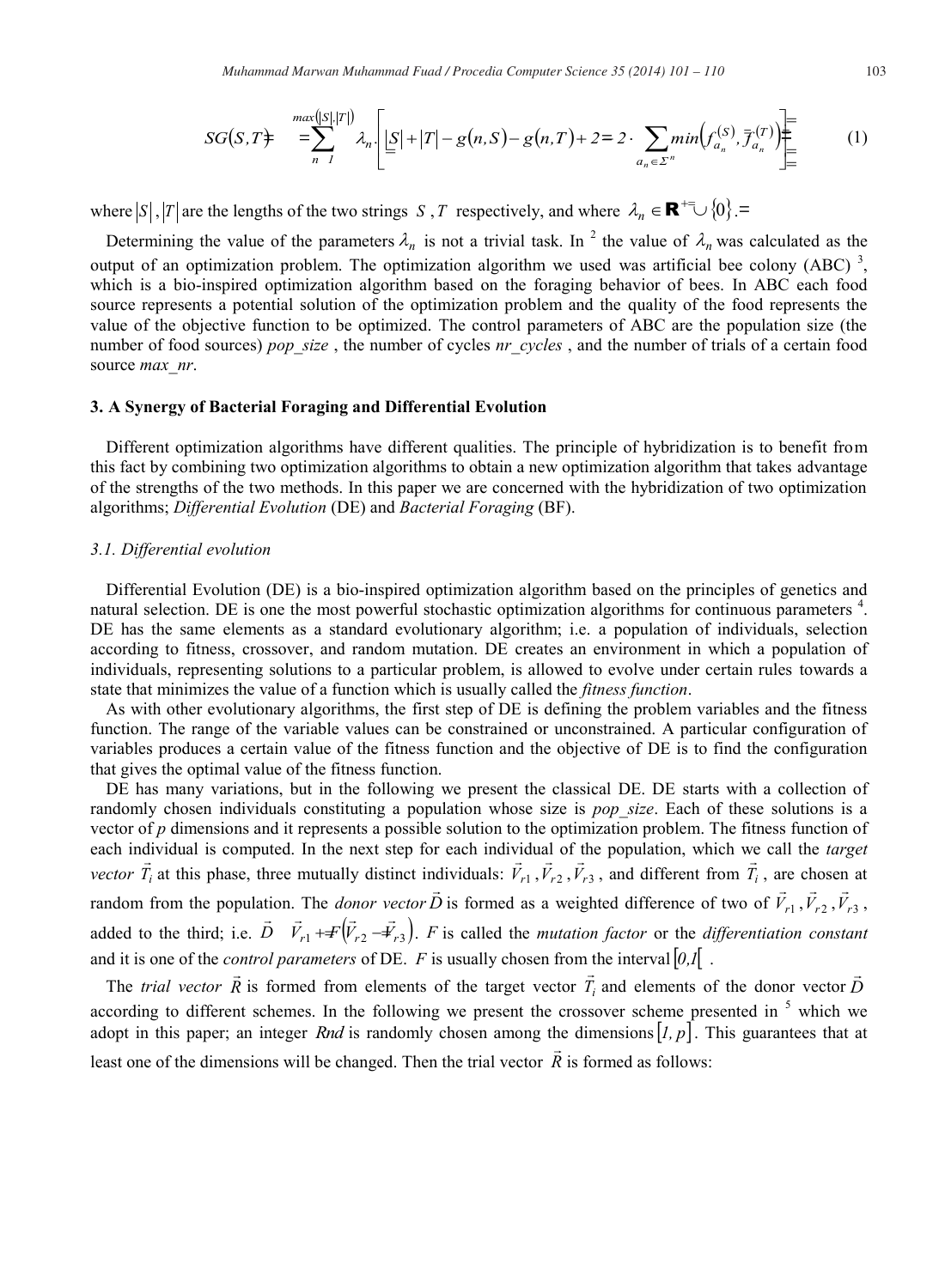$$
t_i \quad \begin{cases} t_{i,r1} + F(t_{i,r2} - t_{i,r3}) = & if \quad (\overline{r} \text{ and } t_{i,j} [0,1] < \mathfrak{E}_r \end{cases} \quad \text{(Rnd} \quad i) =
$$
\n
$$
t_i \quad \begin{cases} \frac{1}{\mathfrak{L}} \\ \frac{1}{\mathfrak{L}} \end{cases} \tag{2}
$$

where  $i \quad 1, \ldots, p \quad C_r$  is the *crossover constant*, which is another control parameter.

The control parameters of DE are determined by the algorithm designer.

The next step of DE is selection. This step decides which of the trial vector and the target vector will survive in the next generation and which will die out. The selection is based on which of the two vectors; trial and target, yields a better value of the fitness function.

Crossover and selection repeat for a certain number of generations *NrGen* , which is the third control parameter of DE. Most algorithms add a *stopping criterion,* which terminates DE if met, even if *NrGen* has not been reached.

#### *3.2. Bacterial foraging*

 Bacterial Foraging (BF) is an optimization algorithm which is inspired by the foraging behavior of the *Escherichia coli* (*E. coli*) bacteria. The principle of BF is that natural selection tends to eliminate animals with poor foraging strategies and either replaces them with others that have better foraging strategies or shapes them into ones which have these desirable strategies <sup>6</sup>. BF formulates this process as an optimization problem.

In the following we present a brief description of BF taken mainly from <sup>7</sup>; during foraging locomotion of *E*. *coli* is achieved by a set of flagella which, when rotating in the clockwise direction, cause the bacterium to movements are known as *chemotaxis*. Figure 1 shows the tumbling and swimming chemotactic movements. The purpose of chemotaxis is to help the bacterium approach or avoid nutrient or noxious substance gradients. *tumble*, and when rotating in the counterclockwise direction enable the bacterium to *swim.* These two Sudden environmental changes may destroy the chemotactic progress causing the elimination and dispersal of a group of bacteria.



Fig. 1. Chemotactic movement: (a) swimming (b) tumbling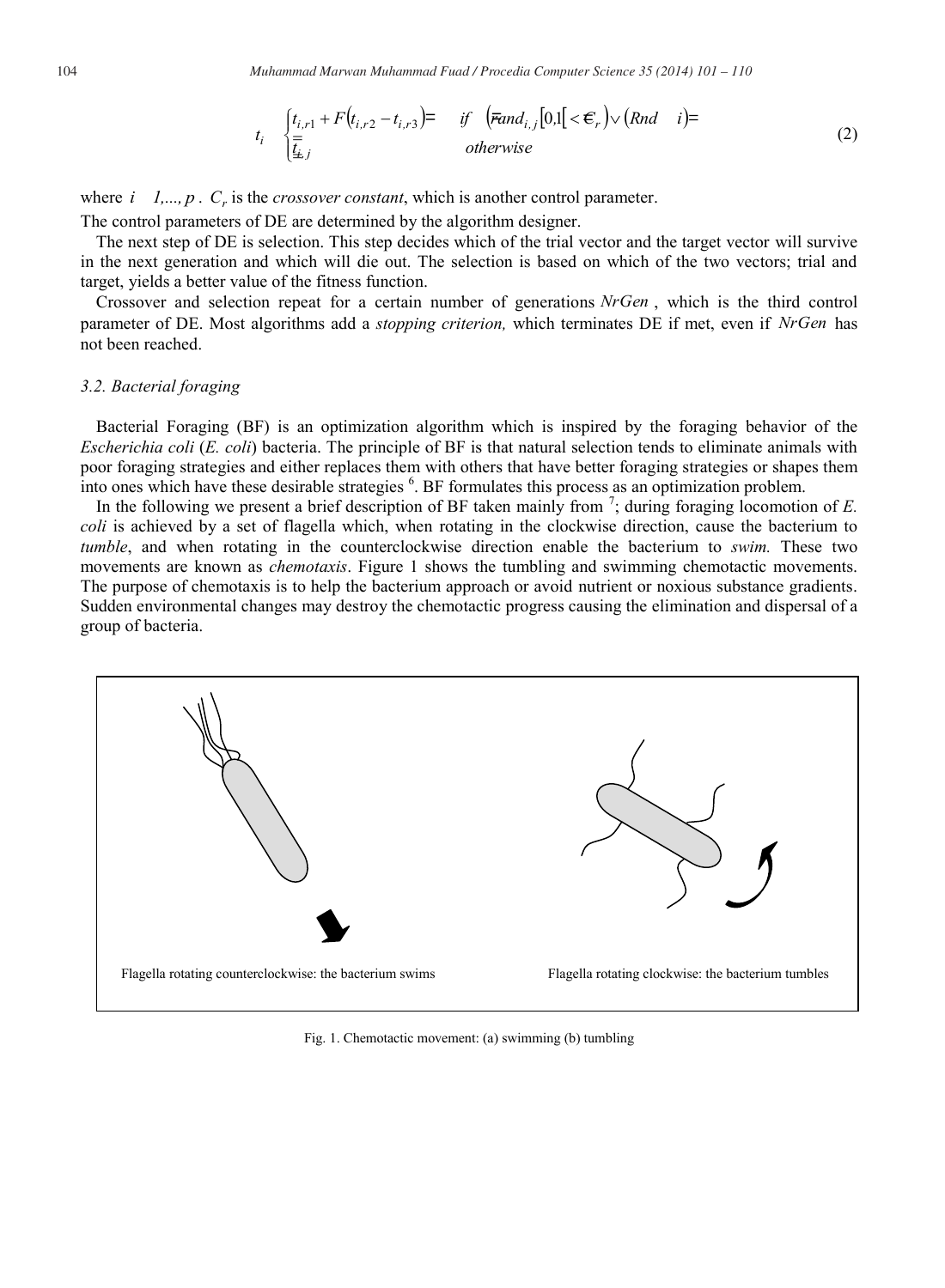| $N_b$               | The number of bacteria in the population                                    |
|---------------------|-----------------------------------------------------------------------------|
| $N_c$               | The number chemotactic steps                                                |
| $N_{s}$             | The swimming length                                                         |
| $N_{re}$            | The number of reproduction steps                                            |
| $N_{ed}$            | The number of elimination-dispersal events                                  |
| $\overline{P_{ed}}$ | The probability of elimination-dispersal                                    |
| C(i)                | The size of the step taken in the random direction determined by the tumble |

Table 1. The symbols used in the description of bacterial foraging

 by applying four mechanisms; chemotaxis, swarming, reproduction, and elimination-dispersal, which we will Given a function  $f(\theta)$ ;  $\theta \in \mathbb{R}^p$  (*p* is the number of parameters) to be minimized. BF finds the minimum of *f* illustrate shortly, but let us first present a few definitions which are necessary to understand these mechanisms: a *chemotactic step* is a tumble followed by another tumble, or a tumble followed by a swim. Table 1 summarizes the symbols we are going to use to describe BF.

The position of each member of the population of  $N_b$  bacteria at the  $j<sup>th</sup>$  chemotactic step,  $k<sup>th</sup>$  reproduction step, and *l*<sup>th</sup> elimination-dispersal event is denoted by  $P(i, j, k) = \{ \theta^i(j, k, l) | i \quad 1, 2, ..., N_b \}.$ 

We now describe the four mechanisms we mentioned earlier in this section:

**Example 2 Chemotaxis**: Let  $\theta^i(j,k,l)$  be the *i*<sup>th</sup> bacterium at the *j*<sup>th</sup> chemotactic step,  $k^{th}$  reproduction step, and *l*<sup>th</sup> elimination-dispersal event, then the movement of the bacterium can be represented by :

$$
\theta^{i}(j+l,k,l) = \theta^{i}(j,k,l) + C(i) \frac{\Delta(i)}{\sqrt{A^{T}(i)\Delta(i)}}
$$
\n(3)

where *Δ* is a vector in the random direction whose elements lie in the interval [*-1*, *1*].

• Swarming: *E. coli* demonstrate a swarming behavior in that they travel in rings of bacteria which move up the nutrient medium when they are placed in the center of a semisolid matrix with a single nutrient chemo- them aggregate into groups and thus move as a swarm. The cell-to-cell signal in the swam can be effecter. When simulated by a high level of succinate the bacteria release an attractant aspartate which helps represented by the following function:

$$
f_{cc}(\theta, P(j,k,l)) \sum_{i=1}^{N_b} f_{cc}(\theta, \theta^i(j,k,l)) = \sum_{i=1}^{N_b} \left[ -d_{attractant} \cdot \exp\left( -\frac{\omega_{attractant}}{m} \sum_{m=1}^{p} (\theta_m - \theta_m^i)^2 \right) \right] +
$$
  

$$
\sum_{i=1}^{N_b} \left[ -h_{repellant} \cdot \exp\left( -\frac{\omega_{repellant}}{m} \sum_{m=1}^{p} (\theta_m - \theta_m^i)^2 \right) \right] =
$$
  

$$
(4)
$$

where *dattractant* , *ωattractant* , *hrepellant*, *ωrepellant* are coefficients to be chosen by the algorithm designer.

The objective function  $f_{cc}(\theta, P(j,k,l))$  is to be added to the original objective function to present a *time varying* objective function in that if many cells come close together there will be a high amount of attractant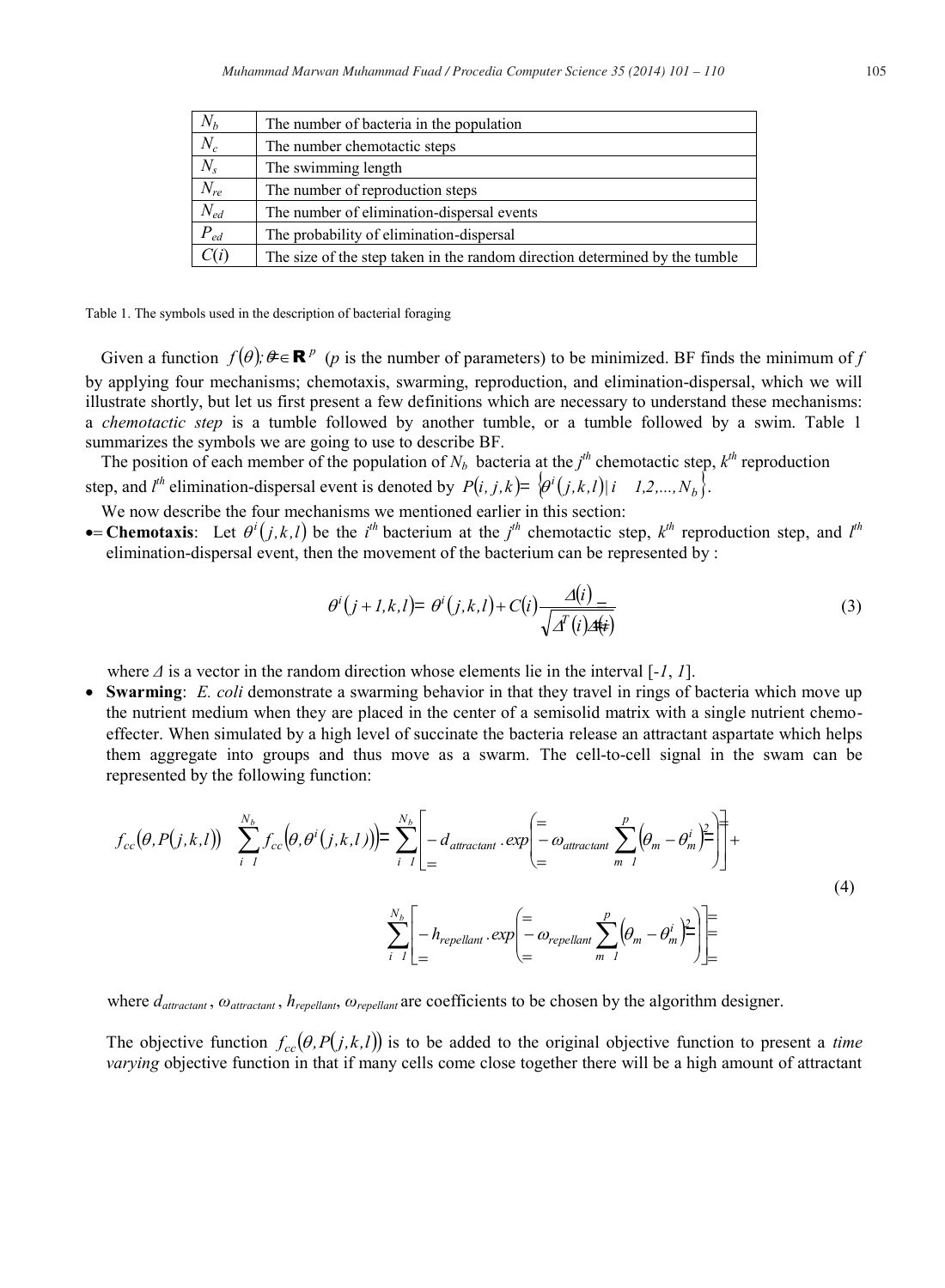and hence an increasing likelihood that other cells will move towards the group. This produces the swarming  $effect^6$ .

- **Exercise 2.1 Reproduction:** Through this process the least healthy bacteria die out and the healthier ones will undergo cell division to produce two daughter bacteria. This guarantees that the swam size will remain stable.
- **Elimination and dispersal:** There might be a gradual or sudden change in the environment where the bacteria live. As a result, the bacteria in a certain region are killed or a group might be dispersed into another location. This has two effects on chemotaxis; the first is destroying the chemotactic progress. The second is that the new bacteria might be placed at locations with a better food source, thus assisting chemotaxis.

#### *3.3. Hybridization of BF and DE*

dimensionality <sup>8</sup>. On the other hand, DE may suffer from *stagnation*; i.e. the inability of progressing towards Compared with other bio-inspired optimization algorithms, BF possesses a poor convergence behavior over multi-modal and rough fitness landscapes. Its performance is also heavily affected with the growth of problem global optima. DE may also suffer from premature convergence. To overcome these problems the authors of <sup>9</sup> proposed an optimization algorithm, called *Chemotactic Differential Evolution* (CDE), which is based on hybridizing DE and BF by integrating some features from both of these optimizers. The experiments conducted have shown that CDE outperforms both DE and BF.

 an *E. coli* bacterium. During chemotaxis, the bacterium which is close to a noxious substance takes a larger vector probabilistically interchanges its components with the original vector. Offspring vector replaces the In CDE each trial vector first undergoes an adaptive computational chemotaxis. The trial vector is viewed as chemotactic step to move towards nutrient substances. Before each move, it is ensured that the bacterium moves in the direction of increasing nutrient substance concentration; i.e. a region with smaller objective function value. After this, it is subjected to DE mutation. For the trial vector, three vectors, other than the previous one, are selected, one of which is added with a scaled difference of the remaining two. The produced original one if the objective function value is smaller for it. The process is repeated several times over the entire population in order to obtain the optimal solution<sup>9</sup>.

#### **4. Performance evaluation**

The aim of our experiments is to compare the performance of CDE with that of ABC which we presented in  $2$ on the same optimization problem which is a classification task of symbolically represented time series.

A *time series S* is an ordered collection:

$$
S = \{(t_1, v_1), (t_2, v_2), \dots, (t_n, v_n)\}
$$
\n<sup>(5)</sup>

where  $t_1 < t_2 < ... < t_n$ , and where  $v_i$  are the values of the observed phenomenon at time points  $t_i$ .

Time series data mining handles several tasks such as classification, clustering, similarity search, motif discovery, anomaly detection, and others. Time series are high-dimensional data so they are usually processed by using representation methods that are used to extract features from these data and project them on lowerdimensional spaces.

The *Symbolic Aggregate approXimation* method (SAX)<sup>10</sup> is one of the most important representation methods of time series. SAX is applied as follows:

1-The time series are normalized.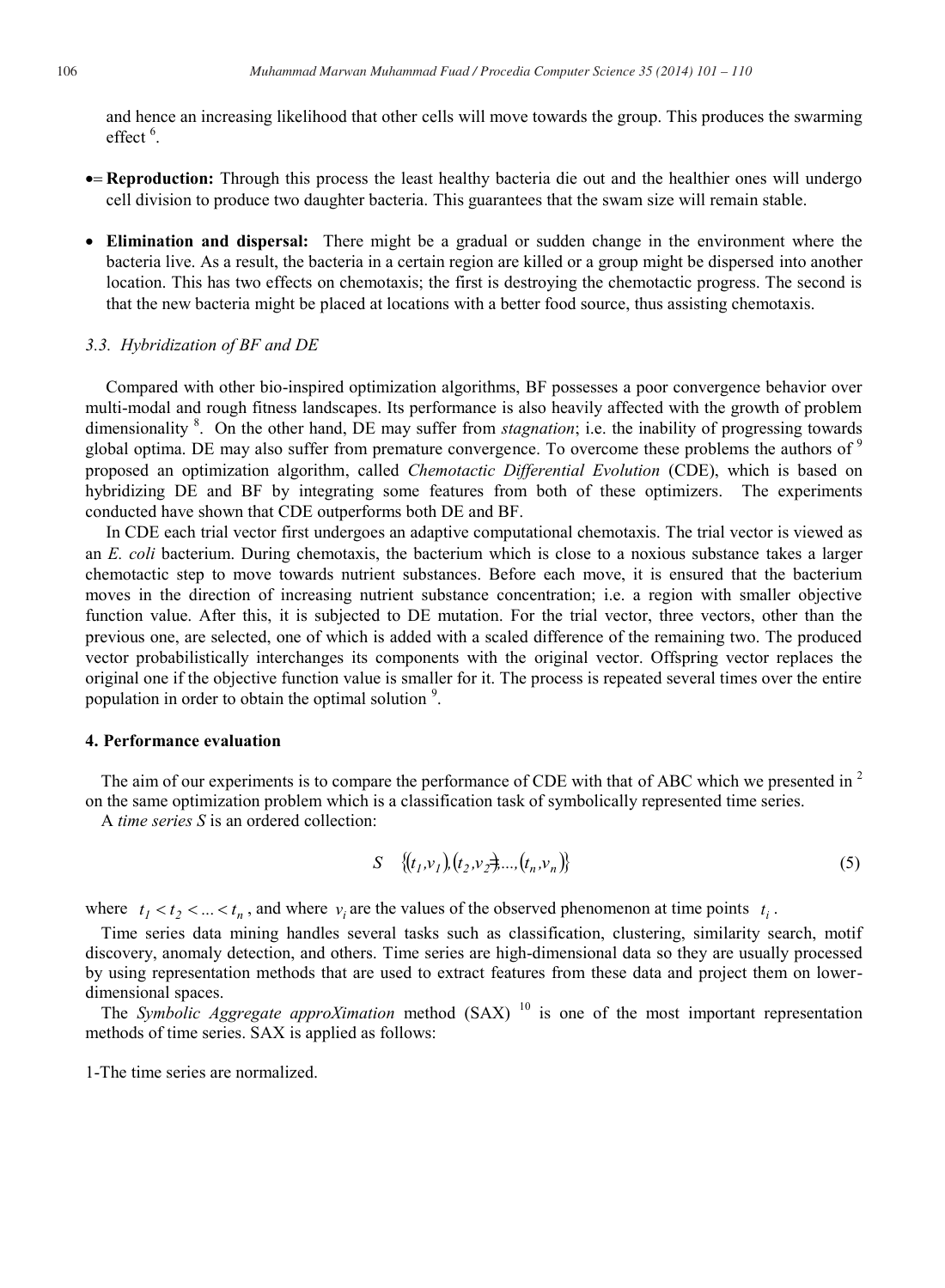#### 2-The dimensionality of the time series is reduced using  $PAA$ <sup>11, 12</sup>.

3-The PAA representation of the time series is discretized by determining the number and location of the breakpoints. Their locations are determined using Gaussian lookup tables. The interval between two successive breakpoints is assigned to a symbol of the alphabet, and each segment of PAA that lies within that interval is discretized by that symbol.

The last step of SAX is using the following similarity measure:

$$
MINDIST(\hat{S}, \hat{R}) \equiv \sqrt{\frac{n}{N}} \sqrt{\sum_{i=1}^{N} (dist(\hat{s}_i, \hat{r}_i))^2}
$$
(6)

Where *n* is the length of the original time series, *N* is the length of the strings (the number of the segments),  $\hat{S}$ and  $\hat{R}$  are the symbolic representations of the two time series S and R, respectively, and where the function *dist*( ) is implemented by using the appropriate lookup table.

 The objective function of the optimization problem of our experiments is the error of a time series relation (1), in other words, we compute  $\lambda_n$  that minimize the classification error using ABC as an optimizer (which is the optimizer used in  $2$ ) which we refer to as ABC-SG, and compare that with the optimal values of  $\lambda_n$  when those  $\lambda_n$  values are obtained by using CDE as an optimizer in (1), which we refer to as CDE-SG. classification task based on the first nearest-neighbor (*1*-NN) rule using leaving-one-out cross validation. This means that every time series is compared to the other time series in the dataset. If the *1*-NN does not belong to the same class, the error counter is incremented by 1. The parameters of the optimization problem are  $\lambda_n$  in

In our experiments we used the same datasets on which ABC-SG was tested in  $2$ . These datasets are available at UCR  $^{13}$ .

 series were transformed to symbolic sequences using the first three steps of SAX presented earlier in this section, but instead of using MINDIST given in relation (6), we use ABC-SG (or CDE-SG). The parameters  $\lambda_n$  in relation (1) are computed using ABC (or CDE). This means, for each value of the alphabet size we formulate an ABC (or CDE) optimization problem where the fitness function is the classification error, and the shortest string of the two strings *S*, *T*. However, in the experiments we conducted  $n \in \{1,2,3\}$  because these are As indicated earlier, the tested methods used symbolically represented time series This means that the time parameters of the optimization problem are  $\lambda_n$ . Practically *n* can take any value that does not exceed that of the the values of interest for time series.

chemotactic steps  $N_c$  was set to 5, the swimming length  $N_s$  was set to 4. The number of reproduction steps  $N_{re}$ was 4, the number of reproduction steps  $N_{ed}$  was 2, and  $P_{ed}$ , the elimination-dispersal probability, was set to 0.25. The dimension of the problem  $p$  is that of  $n$ . As for  $\lambda_n$ , their values are in fact unconstrained, but for The control parameters for CDE were the following; the number of bacteria in the population  $N_b$  is 20, the differentiation constant *F* was set to 0.9, and the crossover constant  $C_r$  was set to 0.5. The number of simplicity we optimized them in the interval  $[0,2]$ .

As for ABC, the control parameters were the same used in  $2$ ; the number of cycles *nr* cycles was set to 20, and the number of trials of a certain food source *max* nr was set to 10. As for the population size, it is the same as that for CDE.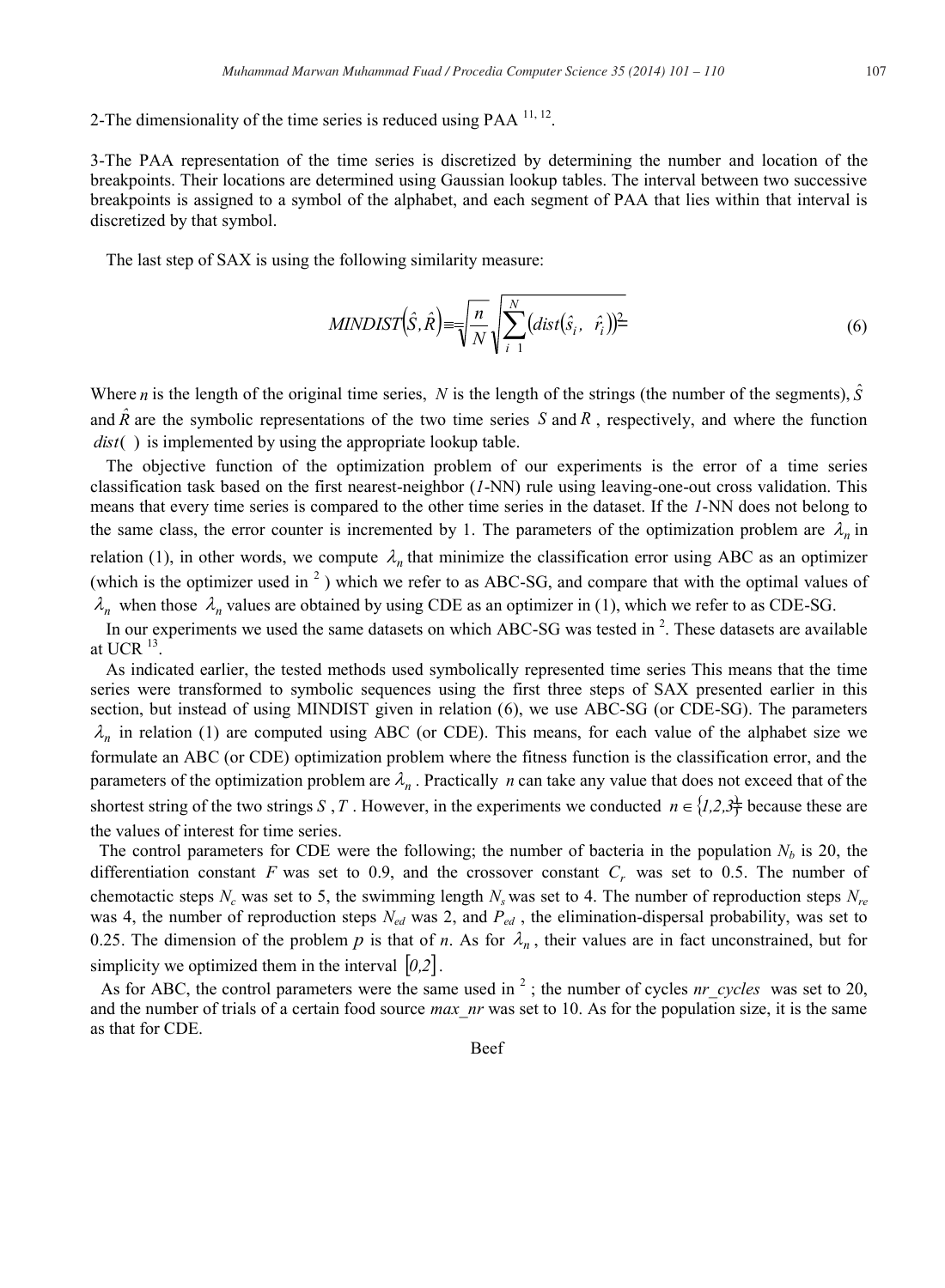|                |       | ABC-SG |       |       | CDE-SG |       |
|----------------|-------|--------|-------|-------|--------|-------|
|                | $n=1$ | $n=2$  | $n=3$ | $n=1$ | $n=2$  | $n=3$ |
| $\alpha^* = 3$ | 0.567 | 0.567  | 0.567 | 0.533 | 0.533  | 0.500 |
| $\alpha = 10$  | 0.500 | 0.500  | 0.467 | 0.467 | 0.467  | 0.433 |
| $\alpha = 20$  | 0.333 | 0.367  | 0.367 | 0.333 | 0.333  | 0.333 |

 $(*: \alpha \text{ is the alphabet size})$ 

 $\alpha = 3$ Coffee ABC-SG CDE-SG n=1 n=2 n=3 n=1 n=2 n=3  $\alpha = 3$  0.571 0.393 0.357 0.393 0.357 0.357  $\alpha = 10$  0.214 0.286 0.214 0.214 0.179 0.179  $\alpha = 20$  0.143 0.071 0.143 0.143 0.071 0.071

ECG200

|               |       | ABC-SG |       |       | CDE-SG |       |
|---------------|-------|--------|-------|-------|--------|-------|
|               | $n=1$ | $n=2$  | $n=3$ | $n=1$ | $n=2$  | $n=3$ |
| $\alpha = 3$  | 0.190 | 0.210  | 0.240 | 0.180 | 0.210  | 0.220 |
| $\alpha = 10$ | 0.200 | 0.220  | 0.220 | 0.200 | 0.210  | 0.210 |
| $\alpha = 20$ | 0.230 | 0.230  | 0.260 | 0.220 | 0.220  | 0.250 |

Gun\_Point

|               |       | ABC-SG |       |       | CDE-SG |       |
|---------------|-------|--------|-------|-------|--------|-------|
|               | $n=1$ | $n=2$  | $n=3$ | $n=1$ | $n=2$  | $n=3$ |
| $\alpha = 3$  | 0.193 | 0.193  | 0.180 | 0.180 | 0.180  | 0.146 |
| $\alpha = 10$ | 0.146 | 0.127  | 0.133 | 0.133 | 0.127  | 0.120 |
| $\alpha = 20$ | 0.087 | 0.073  | 0.073 | 0.053 | 0.053  | 0.067 |

FaceFour

|               |       | ABC-SG |       |       | CDE-SG |       |
|---------------|-------|--------|-------|-------|--------|-------|
|               | $n=1$ | $n=2$  | $n=3$ | $n=1$ | $n=2$  | $n=3$ |
| $\alpha = 3$  | 0.057 | 0.057  | 0.057 | 0.057 | 0.045  | 0.045 |
| $\alpha = 10$ | 0.045 | 0.057  | 0.114 | 0.045 | 0.045  | 0.068 |
| $\alpha = 20$ | 0.114 | 0.114  | 0.102 | 0.090 | 0.102  | 0.102 |

OSULeaf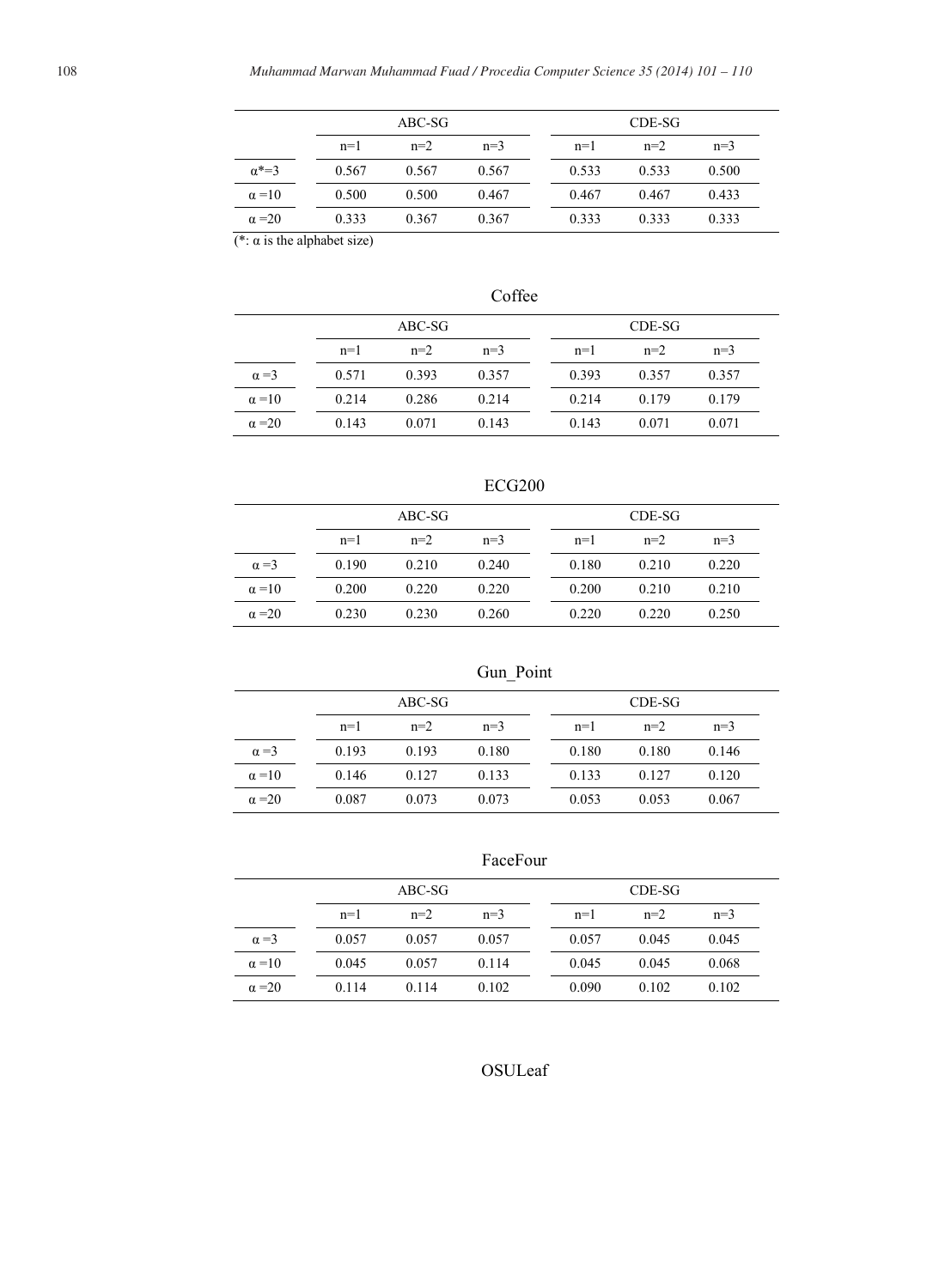|               | ABC-SG |       |       |  | CDE-SG |       |       |  |
|---------------|--------|-------|-------|--|--------|-------|-------|--|
|               | $n=1$  | $n=2$ | $n=3$ |  | $n=1$  | $n=2$ | $n=3$ |  |
| $\alpha = 3$  | 0.351  | 0.343 | 0.331 |  | 0.331  | 0.331 | 0.322 |  |
| $\alpha = 10$ | 0.298  | 0.306 | 0.298 |  | 0.298  | 0.298 | 0.298 |  |
| $\alpha = 20$ | 0.322  | 0.331 | 0.331 |  | 0.306  | 0.322 | 0.322 |  |

Table 2. Comparison between ABC-SG and CDE-SG

For each dataset we first the apply the optimizer (ABC or CDE) on the training datasets to get the vector  $\lambda_n$ that minimizes the classification error on these training datasets, then we utilize this optimal  $\lambda_{\overline{n}}$  vector on the corresponding testing datasets to get the final classification error for each dataset.

 In Table 2 we present some of the results we obtained for alphabet size equal to 3, 10, and 20, respectively, which were the values on which ABC-SG was tested.

 The results show that the classification errors of CDE-SG, and for all the datasets shown, are equal or smaller than those of ABC-SG and for all values of the alphabet size.

#### **5. Conclusion**

compute the parameters  $\lambda_{\overline{n}}$  of SG distance, which minimize the error of a time series classification task. We compared this optimizer with another one; artificial bee colony- ABC, and we showed experimentally that CDE In this paper we applied a hybrid optimization algorithm; chemotactic differential evolution - CDE, to gives better results.

 This paper shows the advantages of coupling optimization methods to produce a new hybrid method to improve the performance of stand-alone optimizers. However, the resulting hybrid method may have too many control parameters that more research should be conducted to reduce the number of these control parameters.

#### **References**

- 1. Wagner, R.A., Fischer, M. J. : The string-to-string correction problem, *Journal of the Association for Computing Machinery*, Vol. 21, No. I, January 1974, pp. 168-173.
- *The Tenth Australasian Data Mining Conference AusDM 2012*, Sydney, Australia. 2. Muhammad Fuad, M.M. (2012): ABC-SG: a new artificial bee colony algorithm-based distance of sequential data using sigma grams.
- 3. Karaboga, D. (2005): An idea based on honey bee swarm for numerical optimization. *Technical Report TR06*, Erciyes University, Engineering Faculty, Computer Engineering Department.
- 4. Das, S., and Suganthan, P.N.: Differential evolution: a survey of the state-of-the-art. *IEEE Trans. on Evolutionary Computation*, Feb. 2011.
- 5. Feoktistov, V. (2006): *Differential evolution: in search of solutions* (Springer Optimization and Its Applications). Secaucus, NJ, USA: Springer- Verlag New York, Inc.
- 6. Passino, K. M.: Biomimicry of bacterial foraging for distributed optimization and control, IEEE Control Syst. Mag., vol. 22, no. 3, Jun. 2002, pp. 52–67.
- applications, *foundations of computational intelligence. Global optimization, studies in computational intelligence*, vol 3, 2009, pp 7. Das, S., Biswas, A., Dasgupta, S., Abraham, A.: Bacterial foraging optimization algorithm: theoretical foundations, analysis, and 23–55.
- 8. Biswas, A., Dasgupta, S., Das, S. and Abraham, A. (2007) : Synergy of PSO and bacterial foraging optimization: a comparative study on numerical benchmarks. *Second International Symposium on Hybrid Artificial Intelligent Systems* (HAIS 2007), Advances in Soft